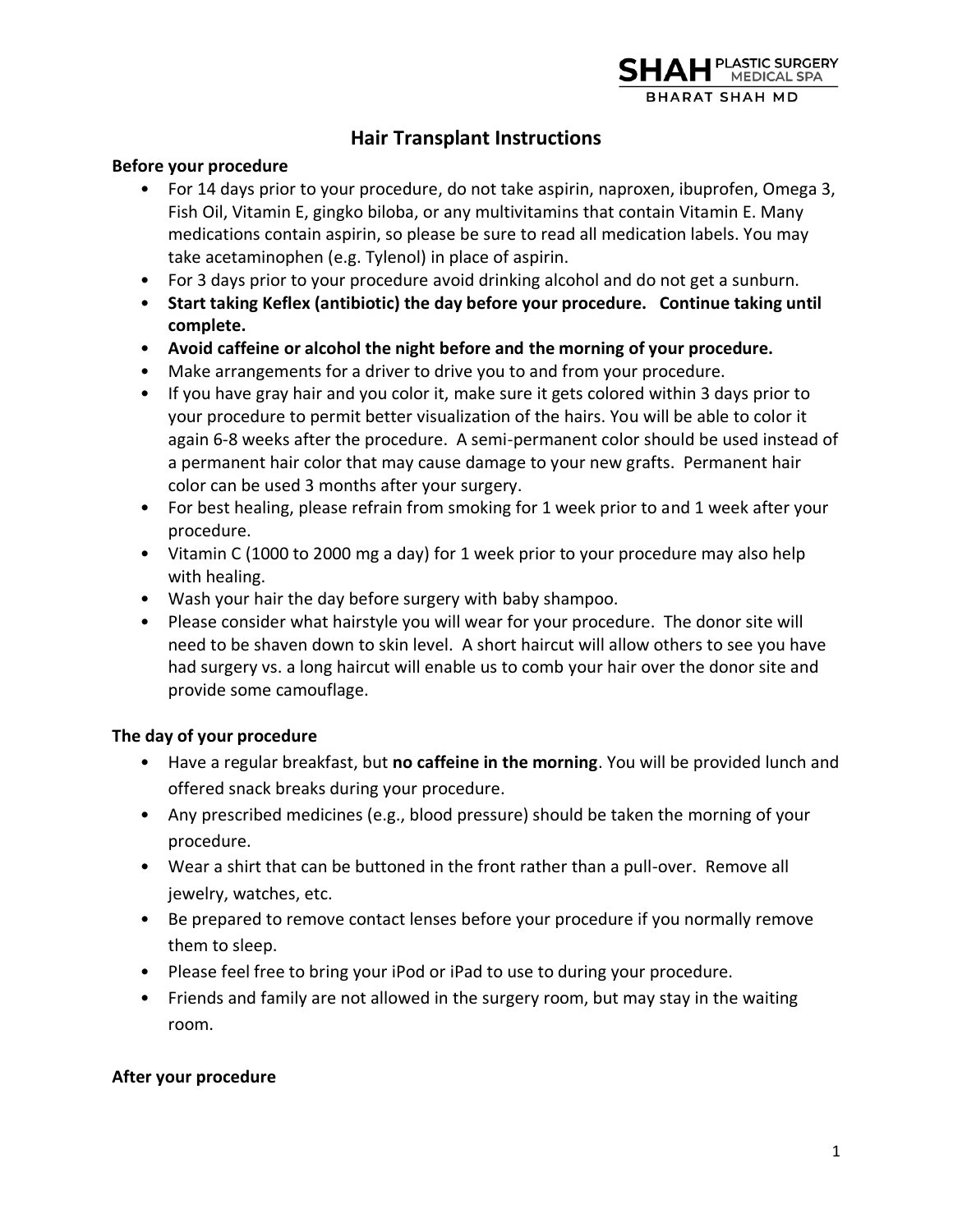

- $\circ$  Norco: This is a pain medication. Take 1 tab by mouth every 4 hours as needed for pain. Please bring this prescription with you to the office the day of your procedure.
- $\circ$  Valium: This is an anti-anxiety medication. Take 1 tab by mouth every 8 hours as needed for anxiety or itching. Please bring this prescription with you to the office the day of your procedure.
- $\circ$  Keflex: This is an antibiotic. Take 1 capsule by mouth 4 times daily starting the day before your procedure. Continue taking until completed.
- Alcoholic beverages, ibuprofen and aspirin are not to be taken for 48 hours after surgery. You may transition from the prescribed pain medication to extra strength Tylenol after your procedure.

## **24-48 Hours Post-Op**

- AVOID CONTACT TO DONOR SITE AND NEWLY IMPLANTED GRAFTS.
- Do not wash your hair. **Use Evian Spray Water** to keep the grafts moisturized. We recommend sleeping in a shower cap to help keep the grafts moisturized during the night.
- You may also use **Hair Medica Copper K Calming Spray** 2-3 times daily for additional moisturization to the scalp after your procedure. Use as directed for the first 72 hours after your procedure, then as needed for the next 2 weeks.
- Avoid any strenuous physical activity for the first 7-10 days to prevent loss of grafts or increased swelling. Swimming may be resumed 14 days after your procedure.
- No direct sun exposure to the scalp for more than 30 minutes at a time for the first 5 days. Wearing a hat provides adequate protection. We recommend wearing an adjustable (not fitted) cap. Do not wear a hat that collapses or touches your scalp (beanie, wool cap, etc.). The cap should not come in contact with the newly transplanted grafts. If you plan to be outside for more than 30 minutes, you may use a spray sunscreen after 2 weeks.
- A pressure dressing will be applied to the back of the scalp where grafts were harvested. This dressing should remain in place for 24 hours. After the pressure dressing is removed, use **Copper K Calming Spray** over the donor area twice daily until healed.

For Sleep:

• **Frontal Hairline Restoration**: it is recommended that you sleep in a flat position to move fluid back from eyes and prevent swelling.

**Crown Restoration**: you may sleep slightly elevated.

## For Minor Bleeding:

PLASTIC SURGERY<br>MEDICAL SPA

**BHARAT SHAH MD**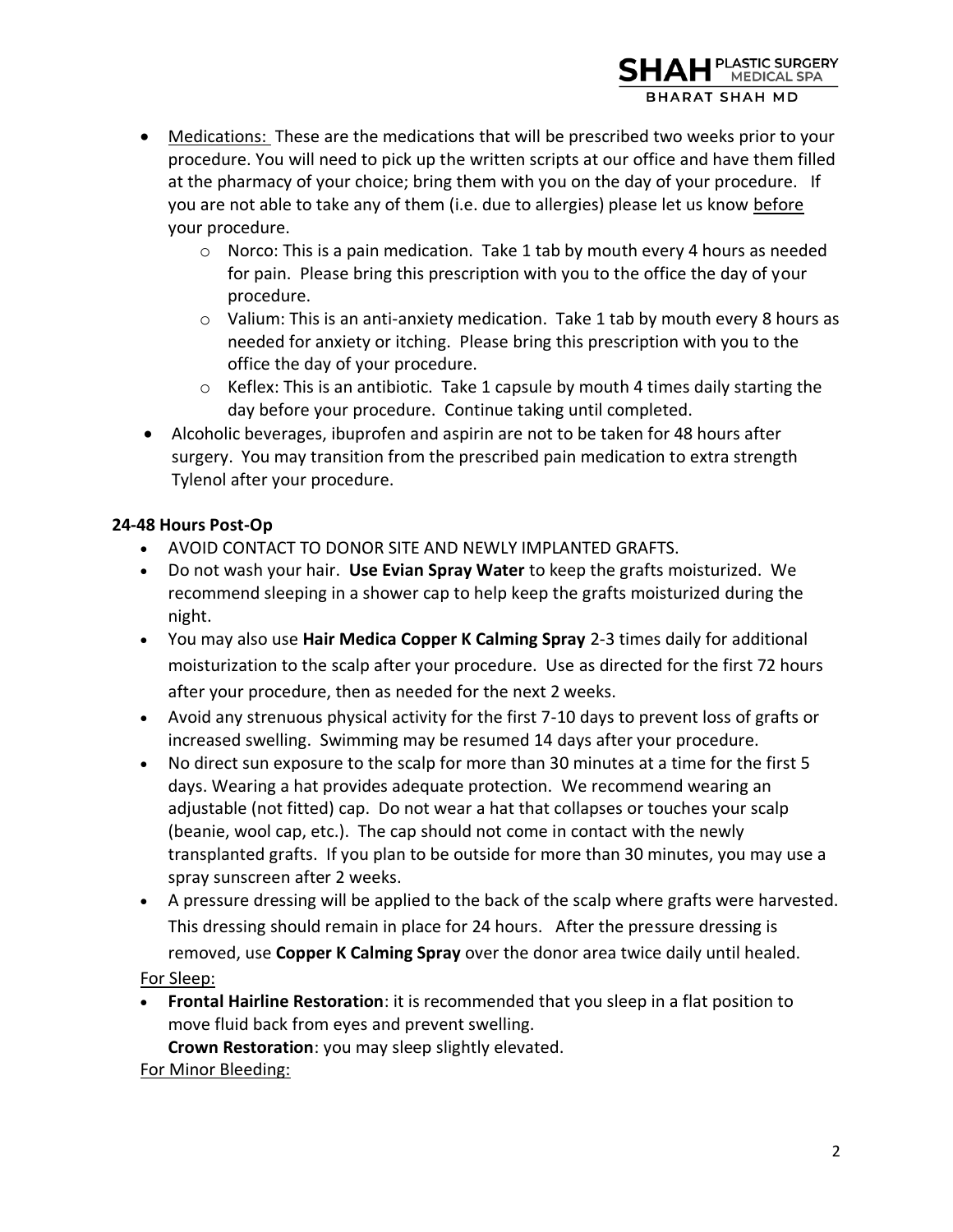• Occasionally there is some slight bleeding from the back (donor area) and or several graft sites the first 24 hours. Simply apply gentle but **firm** pressure with a clean damp cloth or gauze for 5-10 minutes until the bleeding stops. **Press only. Do not rub.**

### **48 Hours Post-Op**

- **Do not wash your hair for 48 hrs. after surgery.**
- **You may gentle cleanse your hair 48 hrs. after surgery as follows.**
	- 1. Wet your head in the shower with warm water, using a cup or pitcher to pour it over the scalp (top, sides, and back).
	- 2. You may use a gentle shampoo (Baby Shampoo) and lukewarm (NOT HOT) water. Place Shampoo and water in a cup. Create a lather and pour this mixture onto your entire scalp and spread the shampoo over the sides and back of the scalp. You may gently massage the mixture with your fingers **only on the donor site. It is important that you do not touch the recipient areas with your fingers as this may cause the grafts to dislodge.**
	- 3. Gently rinse off the shampoo, then air dry. Do not allow full strength streaming water from the shower head to make contact with your scalp. This may cause your grafts to dislodge, especially within the first 5 days.
	- 4. Wash your scalp daily for the first 2 weeks.
	- 5. Continue using water to spritz the grafts and keep them moisturized.
- You may wash your hair like normal 2 weeks after your procedure.
- Combing, performed gently, is permitted on the third day. When combing and styling your hair, make sure to do so while the hair is wet. Comb the hair in an "up and over" manner. This will eliminate the chance of scratching the scalp and dislodging the grafts. Do not use any hair styling products for the first 14 days.
- You may resume low-level laser therapy (Capillus Hair Caps) **48 hours** after your procedure.

### **72 Hours Post-Op**

- If swelling occurs, it will usually appear on the second or third day after surgery. Swelling is part of the healing process and will usually disappear within 5-7 days.
- You may also use an ice pack or bag of frozen peas over the eyebrows for 15 minutes every hour starting immediately after surgery and continuing for the next 72 hours. **Do not place ice over the grafts.**

**What to expect**

PLASTIC SURGERY<br>MEDICAL SPA

**HARAT SHAH MD**